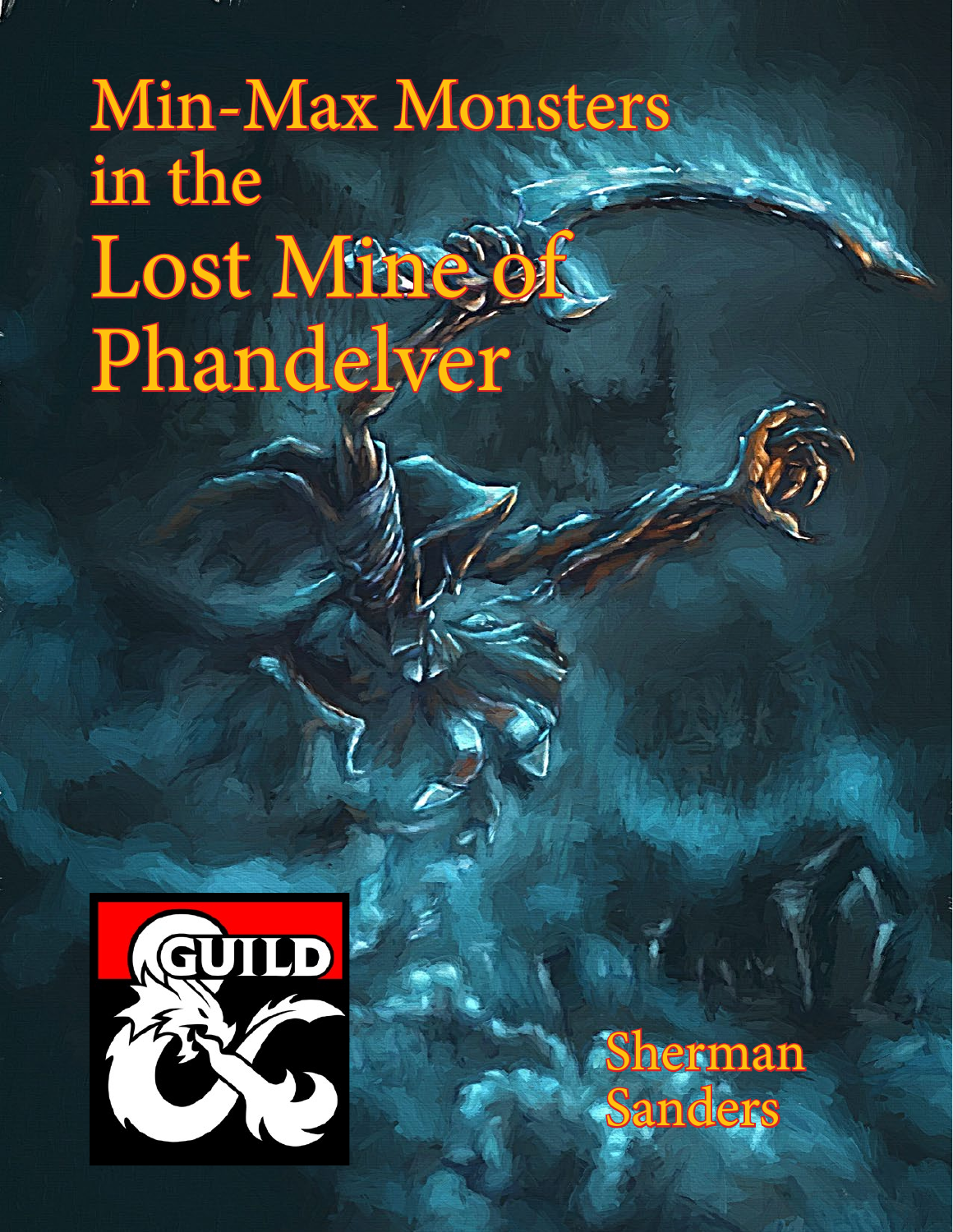## Min-Max Monsters in the Lost Mine of Phandelver

Maybe you've brought your players to the Lost Mine of Phandelver before, or maybe you're about to play through it for the very first time. Either way, you'll find this treatise on running the Lost Mine helpful in discovering new opportunities and ways to challenge your players. These pages contain an in depth analysis of several parts of the adventure, allowing for expanded content and suggested alterations to make this already solid adventure even more enjoyable.

If you want to really challenge your players, you'll want to read through this adventure add-on. The basic premises presented here are fully expanded in the ["Min-Max Monsters](http://www.drivethrurpg.com/product/207932/MinMax-Monsters)" DM Supplement, also available on DriveThruRPG.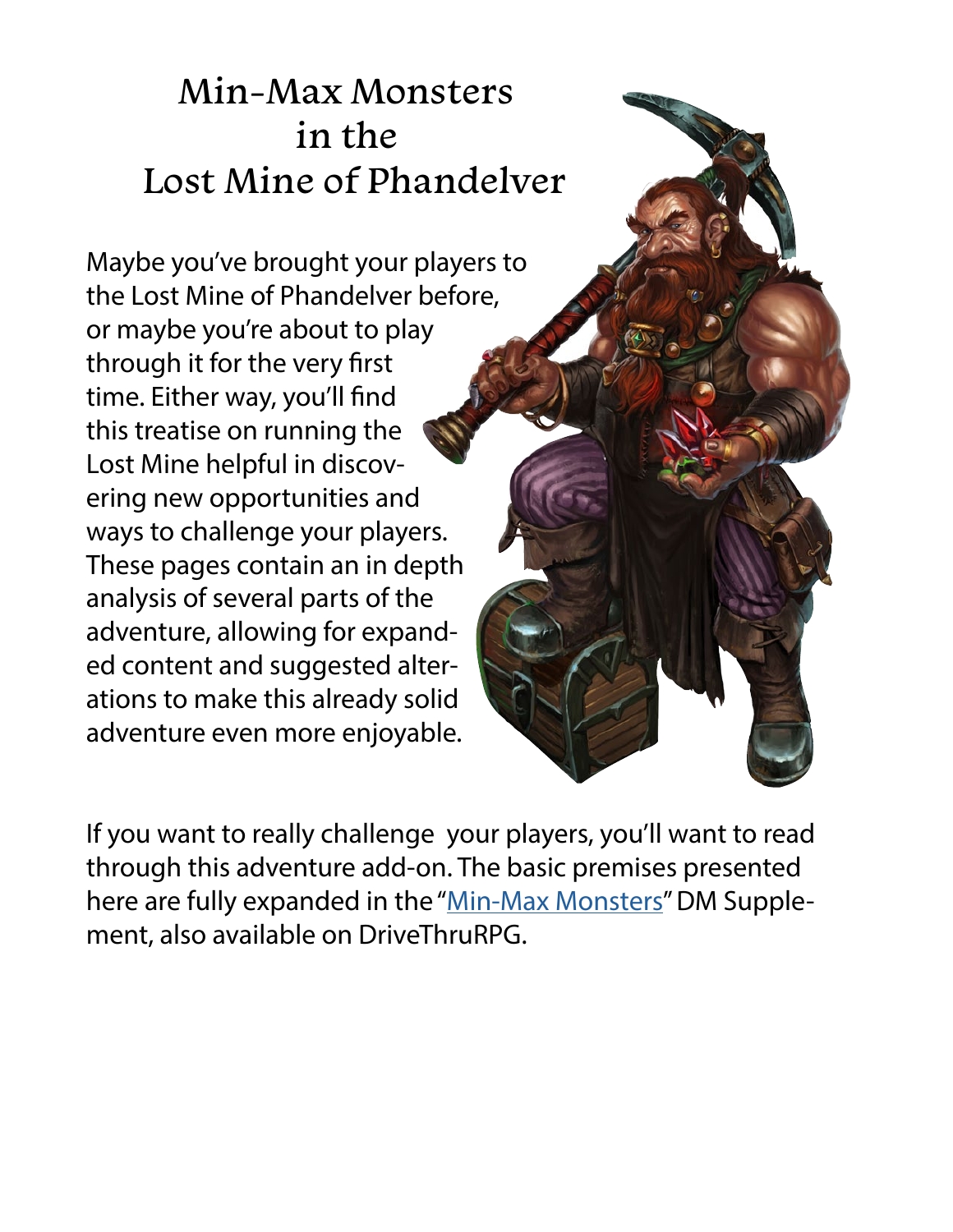## Min-Max Monsters in the Lost Mine of Phandelver

| Goblin Arrows            |    |
|--------------------------|----|
| Phandalin                | 3  |
| The Spider's Web         |    |
| <b>Wave Echo Cave</b>    |    |
| Appendix I - The Slavers | 10 |
| Appendix II - GPCs       | 11 |

Artists: Various/Shutterstock.com All images used under license from Shutterstock.com.

Writing: Sherman Sanders Editor: Austin-Rae Doty

June, 2017

DUNGEONS & DRAGONS, D&D, Wizards of the Coast, Forgotten Realms, the dragon ampersand, Player's Handbook, Monster Manual, Dungeon Master's Guide, D&D Adventurers League, all other Wizards of the Coast product names, and their respective logos are trademarks of Wizards of the Coast in the USA and other countries. All characters and their distinctive likenesses are property of Wizards of the Coast. This material is protected under the copyright laws of the United States of America. Any reproduction or unauthorized use of the material or artwork contained herein is prohibited without the express written permission of Wizards of the Coast.

©2016 Wizards of the Coast LLC, PO Box 707, Renton, WA 98057-0707, USA. Manufactured by Hasbro SA, Rue Emile-Boéchat 31, 2800 Delémont, CH. Represented by Hasbro Europe, 4 The Square, Stockley Park, Uxbridge, Middlesex, UB11 1ET, UK.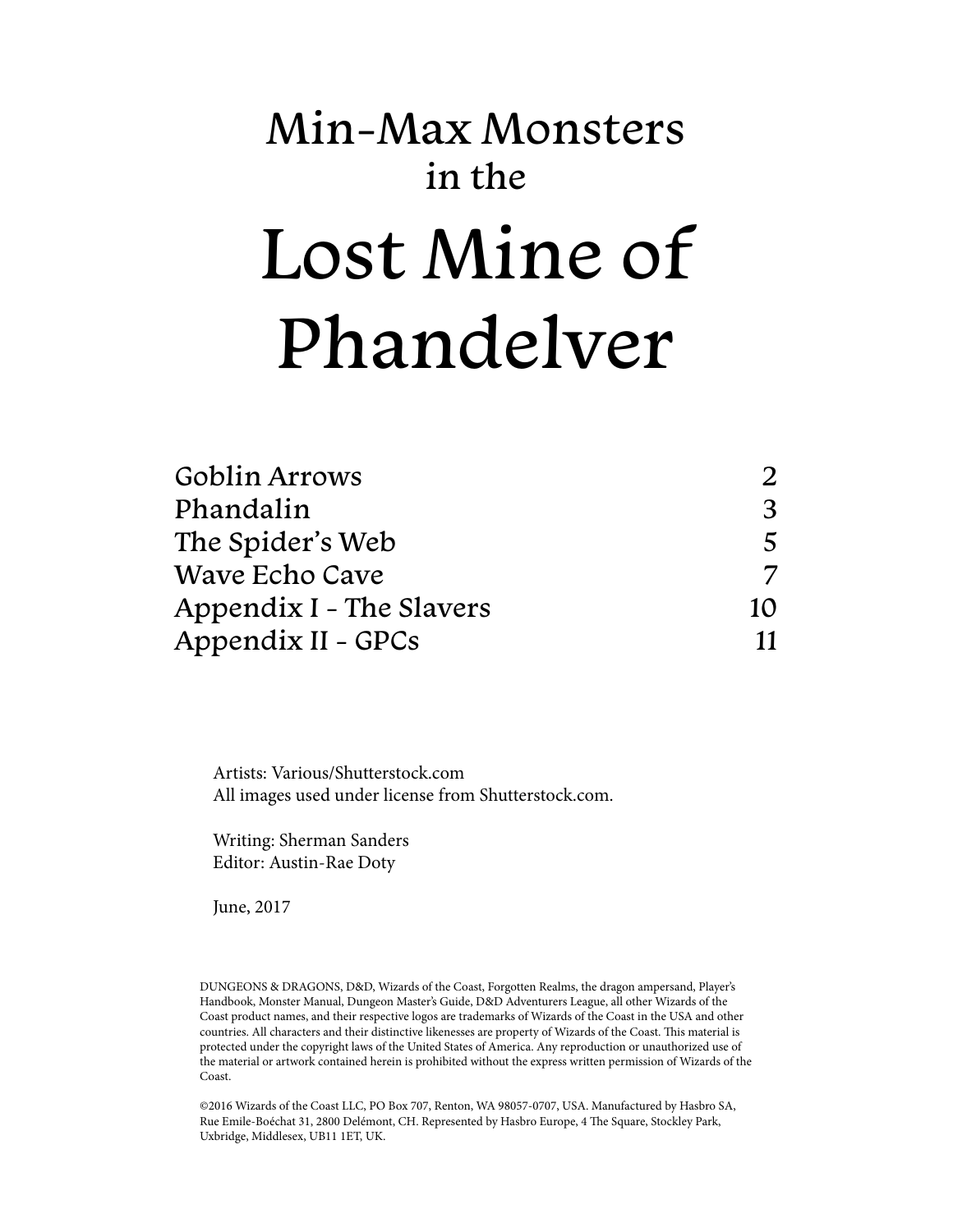**OUT ALCONGRY A THEORY IS CONSIDERED A** and engaging game when your players feel like there is a true threat to their characters in a game I present you Min-Max Monsters, in the Lost Min of Phandelver! The following is an and engaging game when your players feel like there is a true threat to their characters in a game. I present you Min-Max Monsters, in the Lost Mines might handle the encounters presented in the D&D Starter Set, The Lost Mines of Phandelver. These suggestions should make the adventure much more challenging, so please take caution to balance your game for yourself and your players.

Having run The Lost Mines of Phandelver in total and in part numerous times, I can say that the pre-generated characters (included in the box) are not as strong as characters that players typically create. The adventure seems balanced for the pre-gen characters, and

somewhat too easy for original characters. The difference between four and five characters is obviously also going to make a significant difference in how challenging the adventure is.

If you are running for novice players, I do not suggest using any additional tactics or modifying the adventure to make it more challenging. On the other hand, if you want to teach new players to use their brains and not rely on the game to be 'fair', then by all means, make the adventure more dynamic. Players love making new characters anyway.

Each location and encounter in this guide is presented in the same order as in the adventure module. Read through those encounters before reading the suggestions here as they will be confusing without the background information.

The information here is largely based on the "[Min-Max](http://www.drivethrurpg.com/product/207932/MinMax-Monsters)  [Monsters"](http://www.drivethrurpg.com/product/207932/MinMax-Monsters) DMs supplement, the PDF of which is also available on DriveThruRPG.

## Part 1: Goblin Arrows

## Goblin Ambush

There are four goblins lying in wait here. Rather than hiding them to either side, try this slight modification. Two goblins hide ahead on the trail about 60' beyond the corpses of the two horses. The party will almost invariably split; half will wait while one or two advance to investigate. Give them a moment to check it out. Once the investigator is totally in the open, launch arrows from those two goblins.

In the surprise round, use Nimble Escape to Hide and move both of them to different locations within reach. Feel free to ignore movement penalties for terrain the first round. They've chosen this ambush position deliberately, so they know the path to their next shooting blind.

> While the archers begin their shoot-and-scoot, their allies begin to quietly advance from one flank. The players likely will focus their attention forward, allowing the two other goblins to sneak up and attack anyone left behind. They should gang-up as best they can and try to kill the rearmost character (with Stealth, if possible). Just as the goblin archers know their terrain, they know where the party would first see the dead horses. They know some will stop while others will move to investigate.

## Cragmaw Hideout

This site can be quite deadly, as it is easy for the entire compound to be alerted. As you're running for first level characters here, you'll have to pull some punches. The best way to do this is to balance things ahead of time. Allow the players to fail or succeed by their own merits, rather than ignoring dice rolls or altering things as you go along.

## Cave Mouth and Goblin Blind

Rather than putting it on the players to be stupidly loud when approaching, have them hear the angry voices of goblins over the goblin blind (area 2). One of the goblins has had the tip of his ear sliced off and been assigned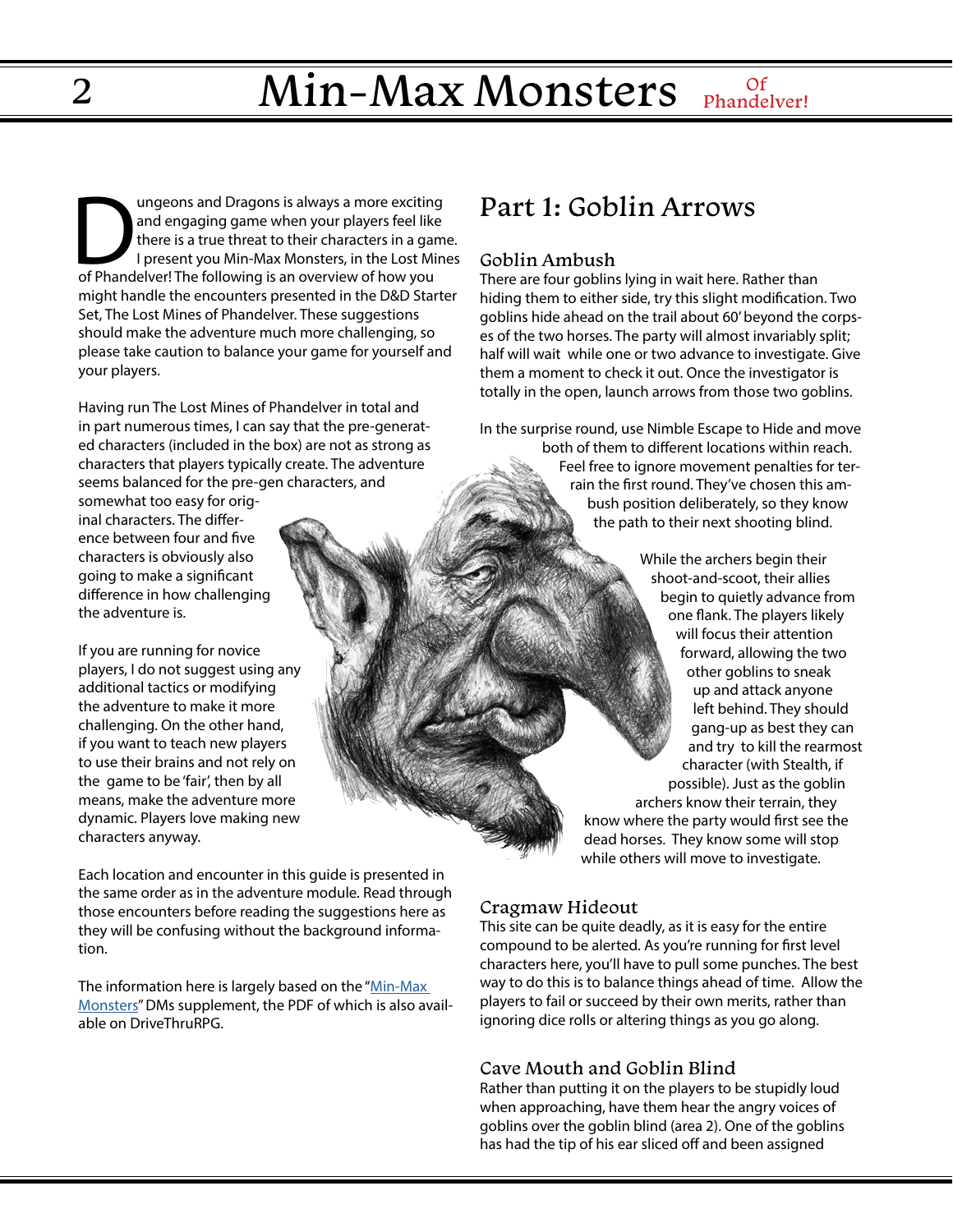day-guard duty by Klarg; punishment for giving away their ambush on Gundren and Sildar. He's complaining bitterly, and loudly, about the injustice of it.

If the party opts to do something silly like yell a challenge, or otherwise make a racket, then it's time to teach them that actions have consequences. The goblins here will not attack, they will doubletime it into the cave and warn the rest of their comrades. If a goblin is captured or cornered and spoken with, they'll insist that the party speak with Yeemik, who they'll be happy to introduce them to.

#### Into the Cave

The first goblin inside the cave (5.) has no reason to alert the party to his presence. He can quickly move to the twin pools and signal his allies to release the waters and flood the cave. He can then run back to the goblin den and warn Yeemik and the others. The party should hear hammering as the goblins dislodge the water wall, but likely won't know it's for them. As soon as the goblins have broken the wall free they should run to join Klarg and the others.

For his part, Klarg is happy to wade in and smash some heads. He'll demand that any goblins with him do the same. If the wolves in the kennels below are making noise and obviously still alive, he'll shove a goblin down the fissure to free them before heading out to take on the party.

Yeemik has other plans. If he realizes that the party has a real chance of killing Klarg, he'll hold his people back. He can make excuses later if things don't go to plan. If they can stay out of sight of Klarg, they can wait until after he drops to engage, or negotiate with, the party.

If the party is defeated here, they shouldn't die. These goblins are obviously in a prisoner-taking mood. Klarg will question them to see if he can ransom them, and if not, he'll see what King Grol is offering.

## Part 2: Phandalin

#### The Town

There is a general understanding in the Forgotten Realms that villages and towns are basically identical to their medieval counterparts. I challenge that assumption in my own games and encourage you to do the same. Where a historical medieval town has no true threat in general and could call upon the local lord in times of need, that is obviously not the case in the Forgotten Realms in general, and for Phandalin in particular. It's hard to imagine Phandalin, as written, surviving an attack from the Cragmaws, or the orcs of the Wyvern Tor, or any number of other factions that might wish them harm.

A more realistic frontier settlement would have walls and guards. Obviously the Redbrands have taken that duty away from any officials who might have once had it. Consider having a handful of bullied militia in charge of the town, and describe how poorly manned the walls are. Harbin Wester could be a much more sympathetic character if instead of being a "fat, pompous, old fool" he was actually struggling to maintain order in a town on the brink of falling apart. Perhaps he's tried sending for help only to be ignored by officials far more interested in local affairs to those in a distant border town.

The Redbrand ruffians in Phandalin do not need to be used as a set-piece encounter. They can just as easily confront the party, one character at a time, as they likely spread out around town. This is more to the liking of bullies like the Redbrands anyway. Having one character cornered and beat-up sends a clear message to the party that these guys mean business.

Alternatively, if the characters are keeping a relatively low profile, maybe they witness a crime in progress before they came to the Redbrand's attention. Linene, at the Lionshield Coster, has taken a stand against the Redbrands and is likely on their short list of things that need taking care of. Having the characters witness a confrontation between them is a great way to introduce both Linene and the Redbrands.

Either way, the party will end up fighting with the Redbrands. These guys are competent fighters and will likely give the party a solid beating. Using one of their attacks as a Push to knock a character Prone can give them a large number of attacks with advantage, as the group surrounds and beats them. They're tough and they know it, opting for public displays of brutality to further intimidate the town. Still, they're not likely to want to die for Glasstaff. Should things go poorly for them in a fight, they're likely to quit by either surrendering, or attempting to escape.

Should any Redbrands be captured, they'll give up a bit of information and pretend to come clean from the get-go. They're not particularly loyal fellows, but they know that the party isn't likely to last long in town. A night in the jail beneath the Townmaster's Hall isn't that bad, after all. In fact, it's entirely possible they can convince Harbin Wester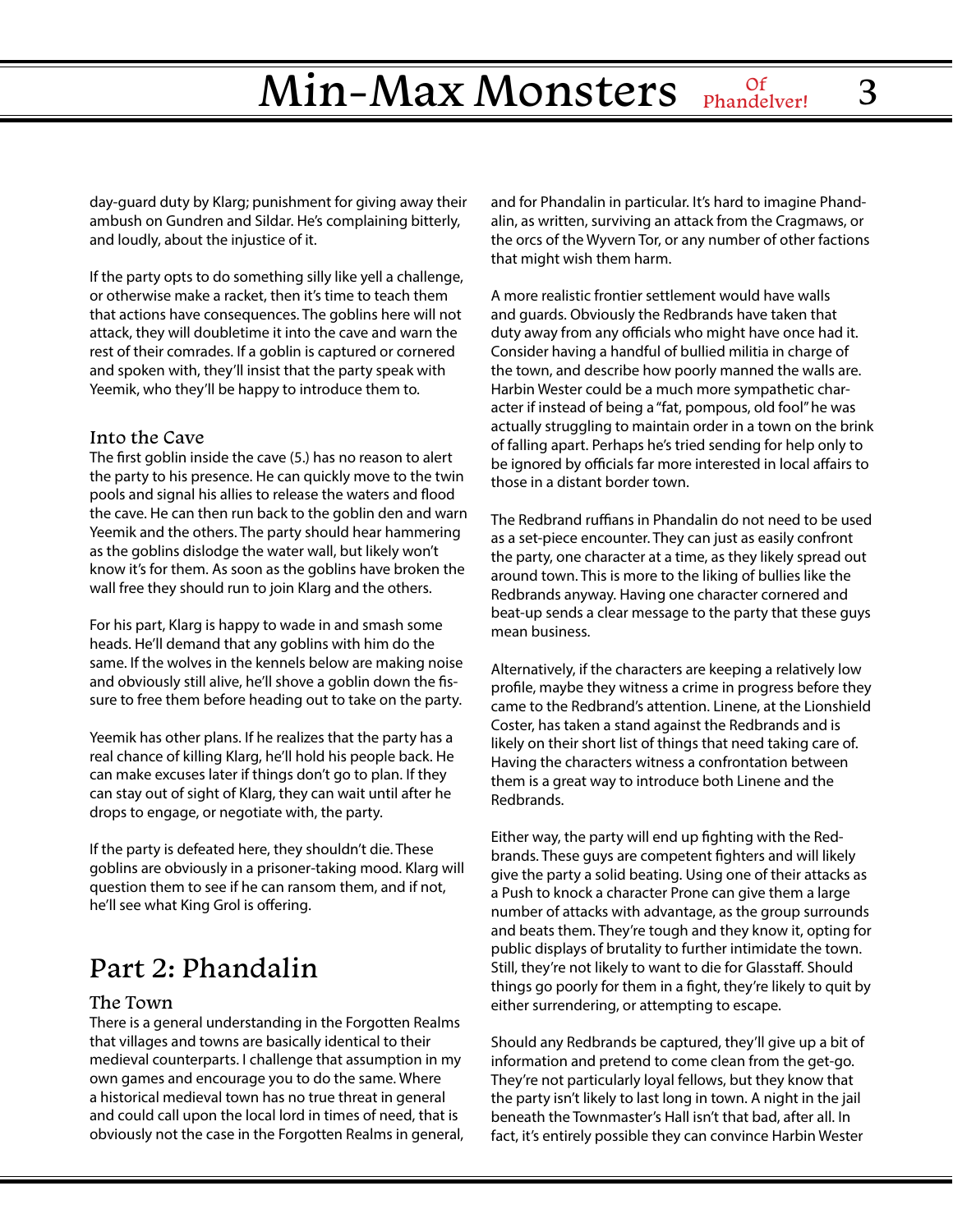to just cut them loose as soon as the party leaves. Harbin will base that decision on how competent the characters seem and whether or not they made a good impression on him.

### Redbrand Hideout

The Redbrands in the hideout are very static feeling, try to make them more reactive to the party's movements and have plans throughout of how they'll respond to the intrusion of the PCs. The ruffians resting in the barracks are likely going to hear the party, as few players can resist breaking open barrels and crates at first sight. If the party

does not open the door to the barracks and move straight onto the trapped hall, you have a decision to make.

Either the resting Redbrands are aware of the secret door in the cellar, or they are not. If they are, their first move should be to alert Glasstaff, the bugbears, and the rest of the gang as soon as the party moves on. If they are not, they have a perfect ambush waiting just around the corner. The party will likely fall victim to the trapped hall, but shortly after that, they will be separated as the party slowly inches along on either side of the pit trap. Unless the party posts a rear guard, the ruffians will attempt to sneak up and make an assault as soon as the party splits, hopefully with a couple characters on either side of the pit. They will attempt to push one in, and grab the other. As you hack the grabbed character to death, the others will have to inch their way back across the ledge to save their friends. Fight them while they are on the ledge with advantage, and give the PCs disadvantage (due to poor footing).

Should any of the players need a new character at this point, their captive, Nilsa is likely looking for revenge, and having a 2nd level rogue or druid on hand would allow for the flow of the story to continue while simultaneously letting the players know that you mean business.

Consider also making Reidoth, the druid in the Ruins of Thundertree, a relative or friend of the Dendrar family. They once owned a herb and alchemy shop, it would only be fitting that a druid be involved and would provide some backstory as well. Perhaps he is a great-uncle to Mirna, and she will mention the old hermit when she speaks of her family's shop.

The nothic beyond the crevasse is a wily foe. Rather than hiding behind the column, he should be hiding in the crevasse or, under the bridge where he can grab a character and hurl him to the floor below. He can then climb down (give him advantage, he climbs this crevasse all the time) and haul the character under a ledge to feast upon. Hopefully the party is able to convince the nothic to leave them be, and betray Glasstaff. In fact, if Glasstaff escapes through his secret door later, consider having the nothic attack him. Glasstaff's *potion of invisibility* will do him little good should the nothic turn against him, due to truesight.

> Descending into the guard barracks, common room, and wizard's workshop, the party will be hardpressed not to bring everyone out of their chambers at once. If they are able to convince the bugbears, or drunken Redbrands, that they're new recruits, things will go smoothly. If not, the situation will go downhill fast. The party will likely try to bottleneck the numerous foes somewhere, but, this is not likely to work. A quick run up and down the stairs to outflank them and suddenly, the party will be fighting on two fronts again.

> Even if Glasstaff was unable able to hear the party's approach, it's unlikely that his rat familiar will miss them. His first action should be to see through the rat's eyes and investigate. There are rat sized holes in the walls or doors so it will not be a problem to get eyes on the party. His second action should be to use *misty step* to join his minions, using the rat's vision to see his destination in the other room without the party ever knowing of his presence. Alternatively, he can use *shocking grasp*, delivered through the rat, to

harass the party from the safety of the next room.

Beyond the trapped hall, there are three skeletons that are somehow under Glasstaff's thrall. The guards in the slave pens gain little benefit from waiting for them to be destroyed, and would be far more effective if they attack with the skeletons.

When it comes to actual combat , have a plan from the start. Ready an action to *hold person* a character as soon as they've taken their turn, giving Glasstaff's allies an entire round to attack the held character before they can make a saveing throw. If his first *hold person* does not work, use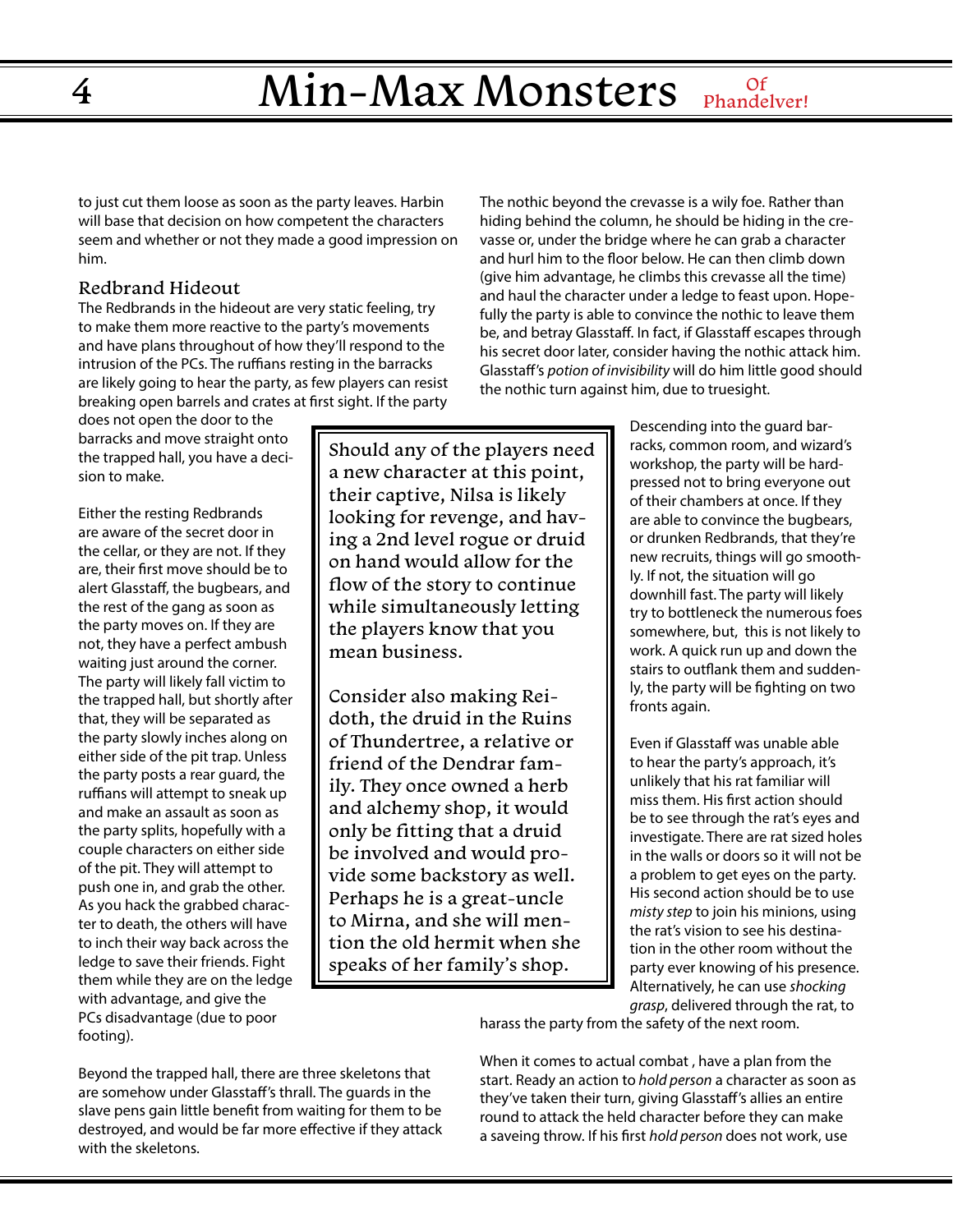## $Min-Max$  Monsters  $_{Phandelver!}$  5 Phandelver!

his last 2nd level spell slot to cast *magic missile* on the most wounded character, hopefully taking them out. Additionally, the scrolls in Glasstaff's chest should be on his person instead. Casting *fireball* on a second level party is rough, but Glasstaff should be saving that for when things get desperate. He would rather capture them after all...

If Glasstaff meets the party to parley, he will likely attempt to *charm person* from the start, gaining an ally amongst the party members to argue his points for him. If things go poorly, and escape is unlikely, he will certainly surrender. At the first opportunity, should he be left alone with a single guard, Glasstaff will attempt to cast *charm person* on them to aid in his escape.

Again, should the party be defeated, the game should not end here. The Redbrands are capturing people to sell to slavers, and the party should fetch a pretty copper. If you have a continuation in mind for the next part of your campaign, the slavers would allow for a good bit of foreshadowing. If the party is to escape, it should be before they are completely removed from the area. A handoff with lowly villains from your next adventure would give them a taste of things to come. You can also name-drop important villains in the party's future, or talk about the places they might someday go.

## Part 3: The Spider's Web

## Old Owl Well

Hamun Kost is a poor host, but the party can negotiate with him all the same. He's broken no laws (that can be proven) and will insist that the party leave him to his business. If they want him gone, they'll need to fight him and he's not going down easy. He should have the potion, scroll, and *ring of protection* on his person, not in a bag.

Much like Glasstaff, Hamun Kost will attempt to cast *charm person* on a character if they get overly testy, but not yet violent. He will use his other spells similarly. His zombies are another matter. Zombies can overwhelm a character using Push and Grapple. As you surround a party member, use Push to knock that character down. Once knocked down, the next zombie will attempt a Grapple (at advantage). Any remaining zombies will use their attacks as normal (also at advantage). Until the grappling zombie is killed or the grapple broken, the grappled

character cannot stand from prone, as they have a speed of zero.

If Hamun Kost defeats the party, he will likely try to save one or two in order to question them. Otherwise, he does not seem to be a particularly charitable soul.

## Ruins of Thundertree

It's hard to imagine anyone surviving an encounter with Venomfang. Hopefully, Reidoth the Druid is able to dissuade them from adventuring further. It is unlikely that



anyone would survive in the middle of town, less than 200' from a dragon. So, consider having Reidoth meet them on the road as they approach, or catch up after they've fought their first twig blights. For example, "I saw you from afar, and hurried to warn you!"

Should the party persist in seeing a dragon, make sure it's memorable. Venomfang is highly intelligent, nefarious, and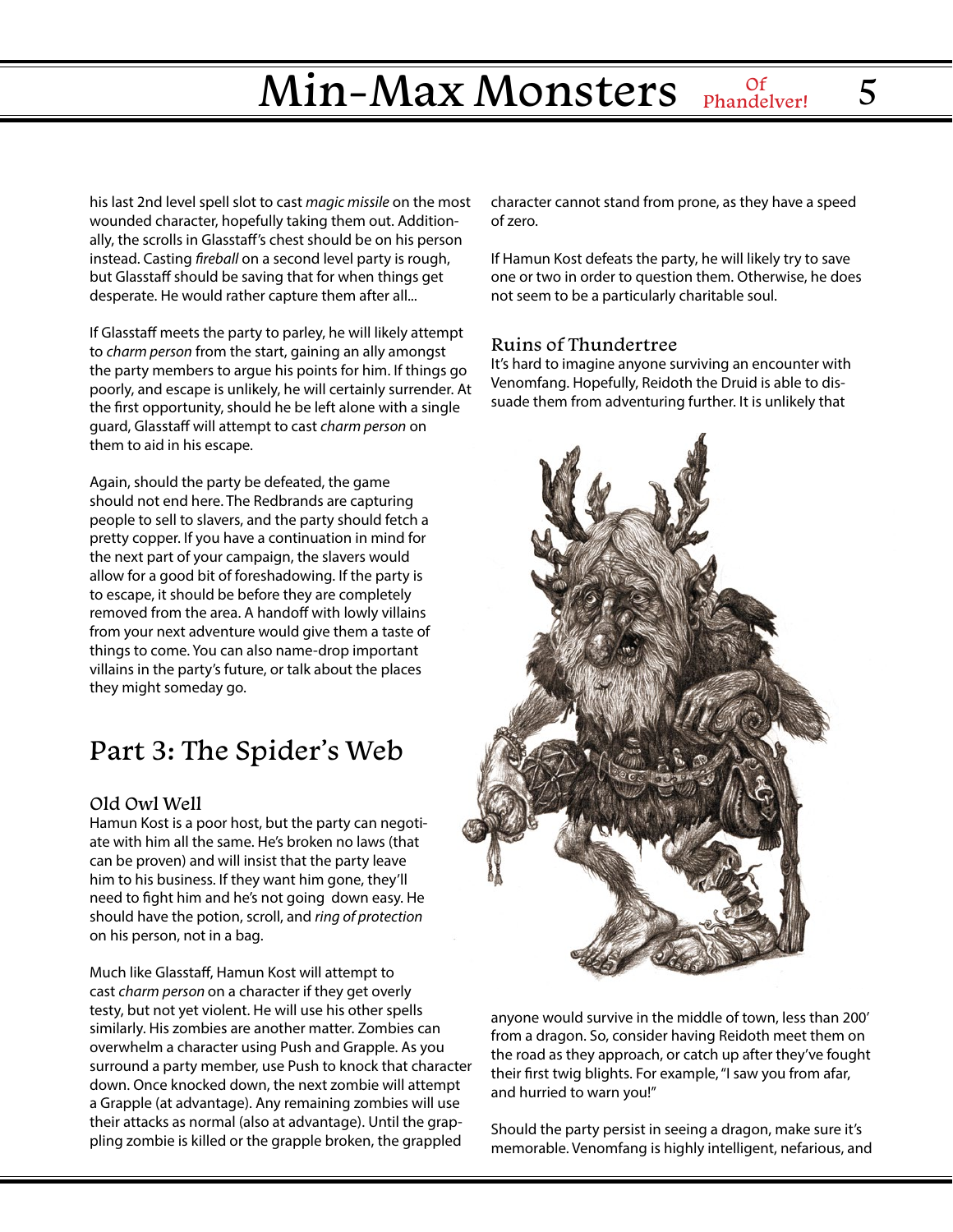thoroughly evil. He'll likely be aware of the party moving about the village (if they're getting into fights only a hundred feet away). He can flyby, snatch up a character with Grapple, and haul them up to the top of his tower, easily. From there, he can negotiate whatever deal he wishes. Venomfang seems content with his new lair, now it just needs loot. Who better to gather loot than little things that can go where dragons can't? Perhaps Venomfang will ask that the floor of his tower be covered in gold. Or, that the party, "bring me something I've never seen before." Whatever his offer, demand that the party perform before the kidnapped character is returned to them. If they refuse, tear the character apart atop the tower while they watch. Then swoop down, pick up another, and repeat your demand.

> If Venomfang kills or captures a character, you could offer up Reidoth as a temporary replacement. I always have a number of interesting NPCs onhand for my players to take over. I find it heightens the story telling if I don't have to constantly introduce new PCs when there are deaths or other separations in the party.

A well constructed NPC can inspire players, and I've had several that players wanted to take as their own, at least temporarily. Keeping a "stable" of ready Guest PCs means that you can have reoccuring characters that adventure with the party from time to time. I've used them for guest players as well.

Once the party acquiesces to Venomfang's demands, he'll hold the captured character prisoner until he's satisfied they've done as much as they are willing before they turn on him. He is a lawful creature and will ultimately uphold his end of whatever bargain is struck, twisted as it might be. Fortunately there is a backup character in the form of Reidoth on hand to pick right up. "Fools! I warned you! But I won't let your friend die to that fiend…" - Reidoth, The Wise Five hundred gold pieces and a couple of magic items are hardly worth dying over. If the party somehow sneaks up on him, Venomfang's first move should be to fly out of the top of his tower to better assess the situation. Once he's airborne and can see that there are only a handful of foolhardy adventurers threatening him and not a small army, he'll fall back on the original tactic of snatching them up as they try to follow him, or flee the tower.



If you wish to add a little levity before ruining their day, try having the twig blights slowly gather and follow the party throughout the town; only moving when the characters are distracted or walking away (they can appear to be bushes every time the party stops to look around). Describe the bizarre, changing scenery that they can't quite figure out. Once they've all gathered, they can attack, preferably while the party is otherwise engaged with ash zombies or cultists.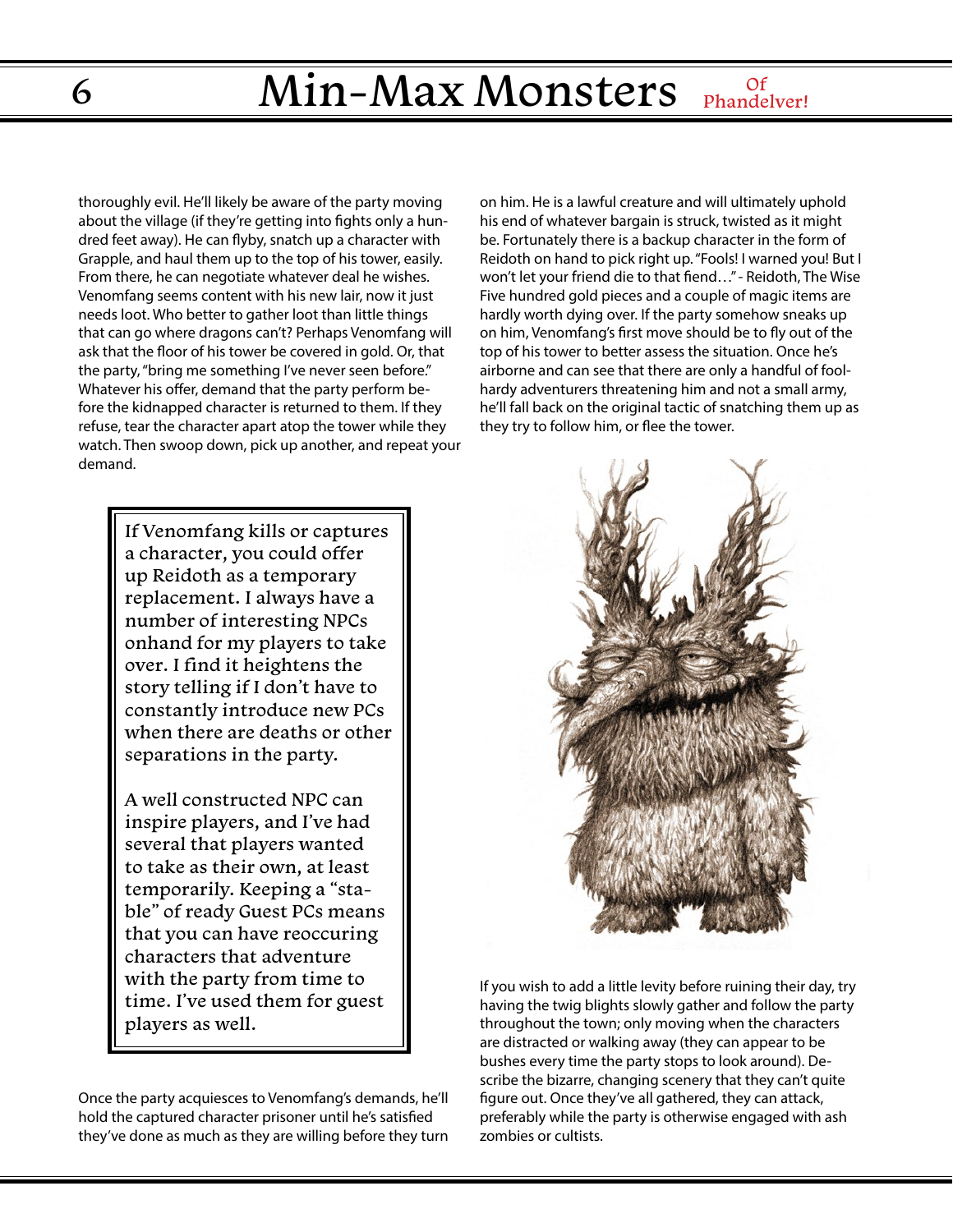## Min-Max Monsters **Phandelver!** 7 Phandelver!

#### Wyvern Tor

There is little reason for everything to be at home every time the party comes calling. For example, the Orcs of Wyvern Tor, in particular, are known to attack people on the road. A more intriguing encounter might be to either have the orcs ambush the party along the road, or come across a merchant as they are attacked (or in the moments just after).

Orcs are far better in melee than at range and their aggressive ability allows them to close quickly. Even in an ambush, they're likely to charge into combat rather than shoot. In fact, Gog the ogre is the most likely to throw a javelin before engaging. The orcs should use their tremendous speed to make sure the entire party is engaged on the first round.

Tactically, if the orcs attack one character in sufficient numbers, they would do well to spend a little time knocking that character down with a push. Heavily armored characters, in particular, are good candidates for being knocked down so the rest of the orc's allies will benefit from advantage on their attacks.

If you want to be nice, consider the possibility that the orcs at Wyvern Tor have made contact with the same slavers that the Redbrands and Cragmaw have been selling to. This will give you an out and allow the party to survive should the battle go against them. Brughor Axe-Biter isn't that kind of orc as written, but he easily could be.

## Cragmaw Castle

Before running Cragmaw Castle, take a moment to consider its state of disrepair and how it looks so you can properly describe it to your players. The description says that only the bottom floor is habitable, not that the upper floors are completely missing. Presumably, the entire bottom floor still has a roof (or does it?). It is possible the players will want to adventure on crumbling walls above, so consider what happens if the (very light) goblins below decide to join them.

There are no indications on the map where stairs or trapdoors might exist to connect the bottom floor with those above. Without being overly critical of this design, it's important that the players have as many options open to them as possible if they're to make intelligent decisions. As it stands, there are three access points to the castle, consider that there might be more from above as well.

Wall to wall, the entirety of the keep is just over 100' in length. It's unlikely that a party moving through the keep, fighting its denizens, will not alert everyone very quickly. Attempt to convey the small size of the place before the party moves to assault it. Hopefully, guile and stealth win out over bravado, or it will likely be a very short assault. As described, there are 18 goblins, 6 hobgoblins, a wolf, King Grol, and Vyerith defending the castle. If they all descend on the party at once, it's unlikely to end well for the characters. However, that is exactly what they'll attempt to do.

At the first sign of trouble, the goblins should send messengers to make sure Grol is coming. Hobgoblins can easily use Dodge to aid them in holding the party off until reinforcements arrive. Any who wish to retreat should do so through the shrine where the grick clings to the walls, awaiting its next meal.

As a whole, Grol's minions should seek to encircle the party. By falling back into the heart of the castle, they can lure the party into the trapped hall and hopefully get the grick to engage as well. Once in the kitchen or shrine area, the party should find themselves engaged from all sides. Hobgoblins benefit tremendously from having allies about, so they should always Dodge if an ally is not present. Their high armor class means they can easily hold a position by themselves until reinforcements arrive.

The grick and owlbear are not likely to take part in an organized defense of the castle. The owlbear in particular is at least as likely to attack King Grol's people as the party. Still, if the opportunity presents itself the defenders may attempt to get those creatures involved.

As before, should King Grol win the day, it's unlikely the party is put to death. Grol is also in contact with the slavers who are looking to make some coin on those he captures. If the grick takes down a character, they are dead. A grick's gotta eat and no one is willing to take food away from it.

## Part 4: Wave Echo Cave

The tumultuous circumstances in Wave Echo Cave actually make this site easier than previous ones in many respects. There are two factions at war within the cave and a number of unaffiliated creatures wandering about as well.

If you enjoy the trope of magic items on dead bodies, feel free to leave the *boots of striding and springing* where they lay. Though, I'd sooner put them on a ghoul (who'll use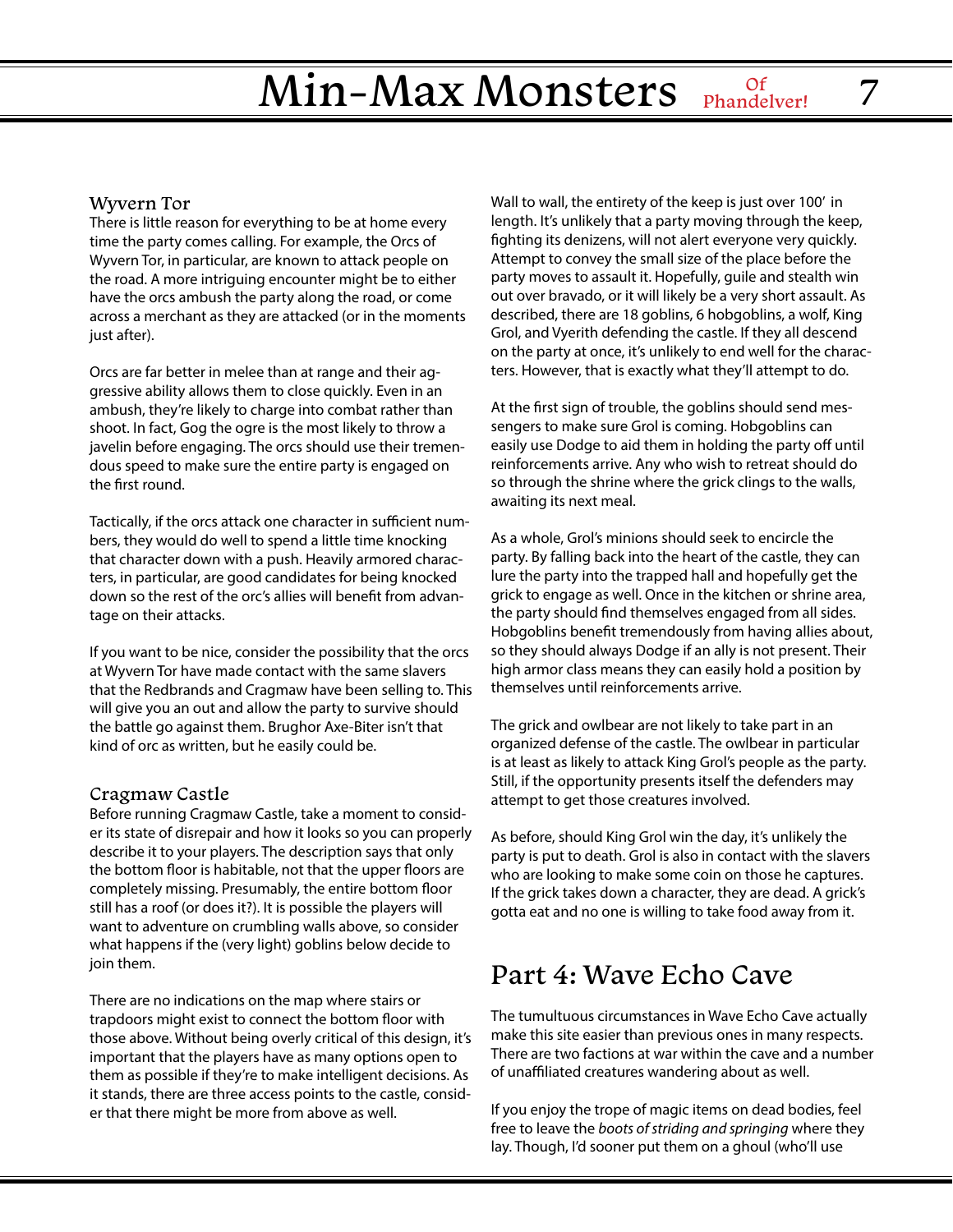## 8 Min-Max Monsters Phande Phandelver!

them) or a skeleton (who won't) before just having them lay there. Nezznar came to the caves looking for magic; there's no way an experienced wizard would have missed them. Plus, players miss this stuff and rightfully so, it's nonsensical. However, no one is going to miss the emaciated ghoul in rags with shiny new boots.

The submerged *wand of magic missiles* in the dark pool, and *gauntlets of ogre power* in the collapsed cavern are more intriguing, as the reward is there for exploration (as opposed to for checking every dead body). Still, the flameskull using *mage hand* to wield a *wand of magic missiles*, or a ghoul with *gauntlets of ogre power*, sound way more interesting.

2. Mine Tunnels

The ochre jelly does not wish to engage large groups. However, it has a speed of 10', and tests stealth at -2. You should keep track of where the creature is, roughly, and have it move away from the party so long as they're all together. However, it does have spider climb, so if it were to find its way to the dark pool, it could hide on the ceiling. It may also have crevasses it can squeeze into, though where those might be, is up to you.

Once the party is separated, or properly distracted, is when the ochre jelly should move in to attack!

## 4. Old Guardroom

Consider not having all nine skeletons in this area animate at once. Describe the floor as being alive with activity as the bones tumble and fuse together. If you do this over a couple rounds, you can animate the skeletons all around the party and have them wonder where their next foe might appear.

## 6. South Barracks

The three ghouls here will likely not be any match for the

party. Once they realize this, they should retreat to their fellows in the great cavern and alert them to the meals that approach.

#### 9. Great Cavern

If the ghouls here were alerted by those in the south barracks, they will have set a rudimentary ambush. They lie in wait around the entrance to the cavern watching for light. If the party attempts to hold the passage, those in front will be grappled and hauled into the room where the rest can easily surround and devour them. If they are alerted to the parties presence and the party does not immediately

come this direction, the ghouls will seek them out. They'll figure out where the party is, and stay out of visual range until they can surround them, hopefully attacking from several passages at once.

> If they're able to follow the party and stay out of sight (easily done when the party needs light and they don't), they might follow the party until they've encountered another creature and engage them then. They can easily grab a character from the rear and run off with them while the rest of the party is fighting another creature to the front.

## 11. North Barracks

If the party attempts to smash their way into the room from the east, the bugbears should send one of their number to alert Nezznar that a new threat has emerged in the caves. If they enter from the west, the bugbears will fight to the death, knowing that fiery doom awaits them on the other side of the eastern door.

If they send for help, they will attempt to hold the room until that help arrives. That may mean trying to hold the door, or making a fighting withdrawal. Those engaging the party can Dodge and retreat, while those behind hurl javelins.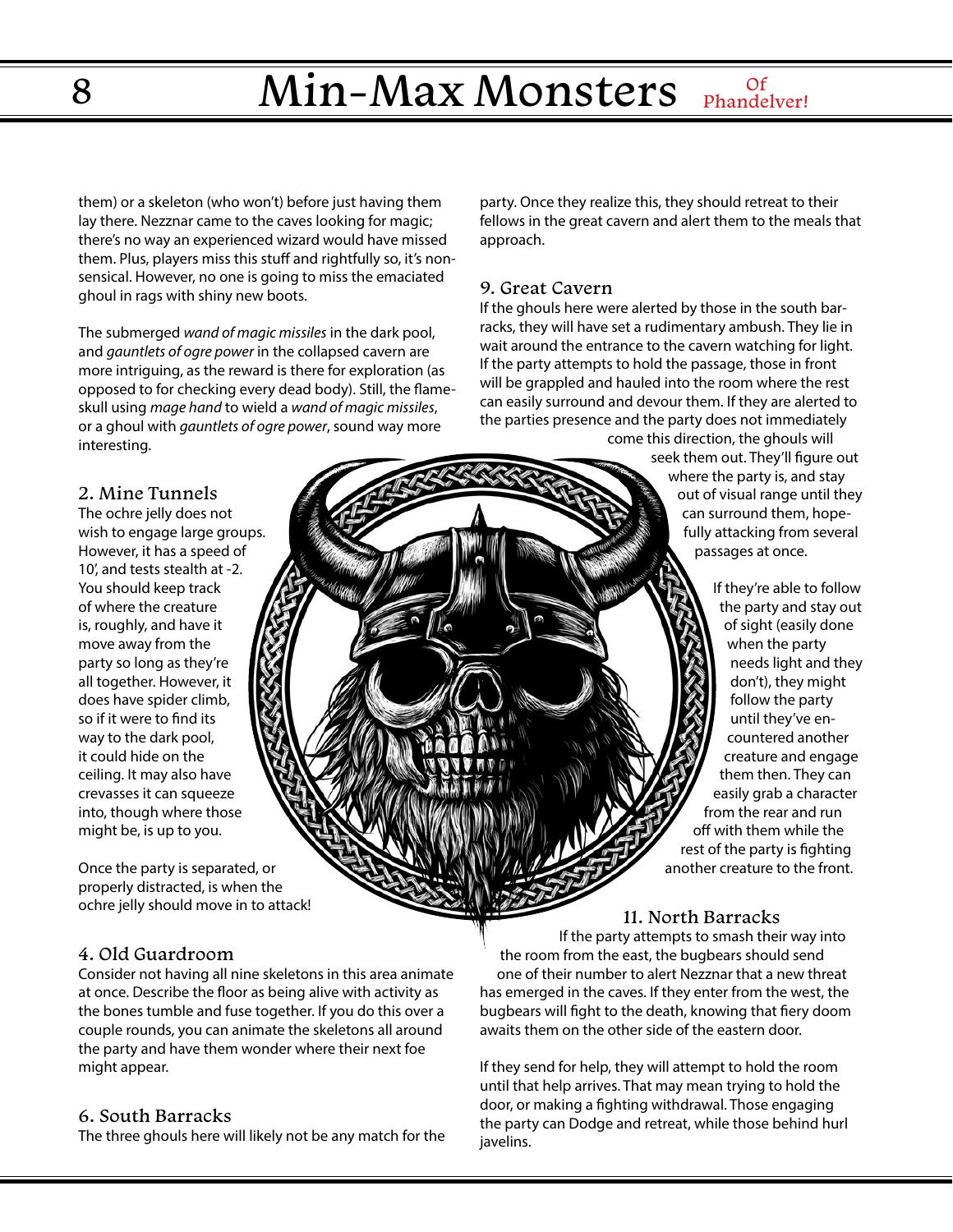## $Min-Max$  Monsters  $_{Phandedver!}$  9 Phandelver!

#### 12. Smelter Cavern

Fortunately the flameskull is somewhat bound to this area, unwilling to leave. It should, of course, open with a *fireball*. If the party is still around after that, it has a real decision to make between *blur* and *flaming sphere*, (it can only use one, due to concentration requirements). Save first level spell slots for *shield* and ignore *magic missile* as the flameskull's innate Fire Ray ability is easily as good.

The dwarven zombies need do little more than get in the way while the flameskull destroys the party. Of course, they can push and grapple in the same way that those at Old Owl Well did. The flameskull should use corners so that only the front rank of the party can see it and vice versa. If it can hide from missile users while destroying the fighters that engage with the zombies, it will likely win the day.

Remember, if the party destroys the flameskull and later returns, it will have rejuvenated itself after an hour.

#### 14. Wizards' Quarters

Mormesk the Wraith is an interesting fellow. He is the the commander of the undead in Wave Echo Cave, yet, he spends his time alone without any minions to direct. You might consider changing him into a more dynamic foe; flitting in and out of combats to harry the party as they traverse through the chambers. If you prefer to leave him static, it may well be that his insanity leads him to believe that the few gold and platinum pipe he guards are really terrific treasures.

Mormesk could easily harass the party for the length of their trek through the caves. His exact relationship to the various undead is not defined. Presumably, as their leader, he should be able to direct their actions to some degree (at least the skeletons and zombies). He might turn them into a force that actively attempts to drive the party out. Alternatively, he could pop in through the walls as the party encounters each group of undead, attacking for a round or two before retreating. "The living have no place within these walls!"

Whatever you do with Mormesk, remember to use Incorporeal Movement to full effect. He should be able to retreat at a moment's notice, and ambush with equal alacrity. Mormesk has had five centuries to wander the halls of Wave Echo Cave, he knows every nook and cranny, no plan should be beyond his reach.

#### 18. Collapsed Cavern

The bugbears and Vhalak are not looking for a fight. They are just doing some manual labor and waiting for Nezznar to figure out how he's going to deal with the undead problem. Should a new threat show up unexpectedly, they're not going to put up a fight. They're likely to retreat to find Nezznar and figure out what the new plan is going to be. That said, two of them are in a rift, working. The bugbear above and Vhalak are not going to instantly abandon their allies, but will take the time to cover their ascent before retreating as a group.

If they are forced into a fight, the bugbears should make an effort to fling characters onto the rift floor below, taking them out of the fight for a round or two. Dealing some falling damage is never a bad thing!

#### 19. Temple of Dumathoin

Nezznar and the giant spiders! The penultimate battle and rescue of Nendro should be one for the history books. Nezznar silently ponders his predicament in the company of his spider friends while glum bugbear minions keep the undead at bay. Hopefully, they have come to warn him about the party so he isn't caught unawares.

If the bugbears in rooms 11 or 18 were able to warn Nezznar, their next move should be to gather the other group as well. In fact, on their way to warn Nezznar, the bugbears from 11 could easily shout for assistance from those in 18 as they run by. Should there be bugbear minions to aid him, Nezznar will attempt to keep his spells from adversely affecting them. The bugbears should hold to one area while Nezznar's spiders focus on another, allowing him to use his powers to their full effect.

Regardless of whether or not Nezznar is alerted by the bugbears, the giant spiders will be waiting in ambush, as spiders do. They will cling to the walls or ceiling around the entryways, two at each. They can easily cling to the 20' ceiling above and fling webs on any who enter, or hang just above the door and surprise attack as someone enters. Ideally, their opening move will be to have one spider Web the first character through the door. Then, the adjacent spider can Grapple the webbed victim (at advantage!) and haul them up to the ceiling where the two can finish them off. Any webbed character should be Grappled and hauled up and out of reach of the help of their allies. Spiders are jerks.

Nezznar's opening play should always be to *web* the area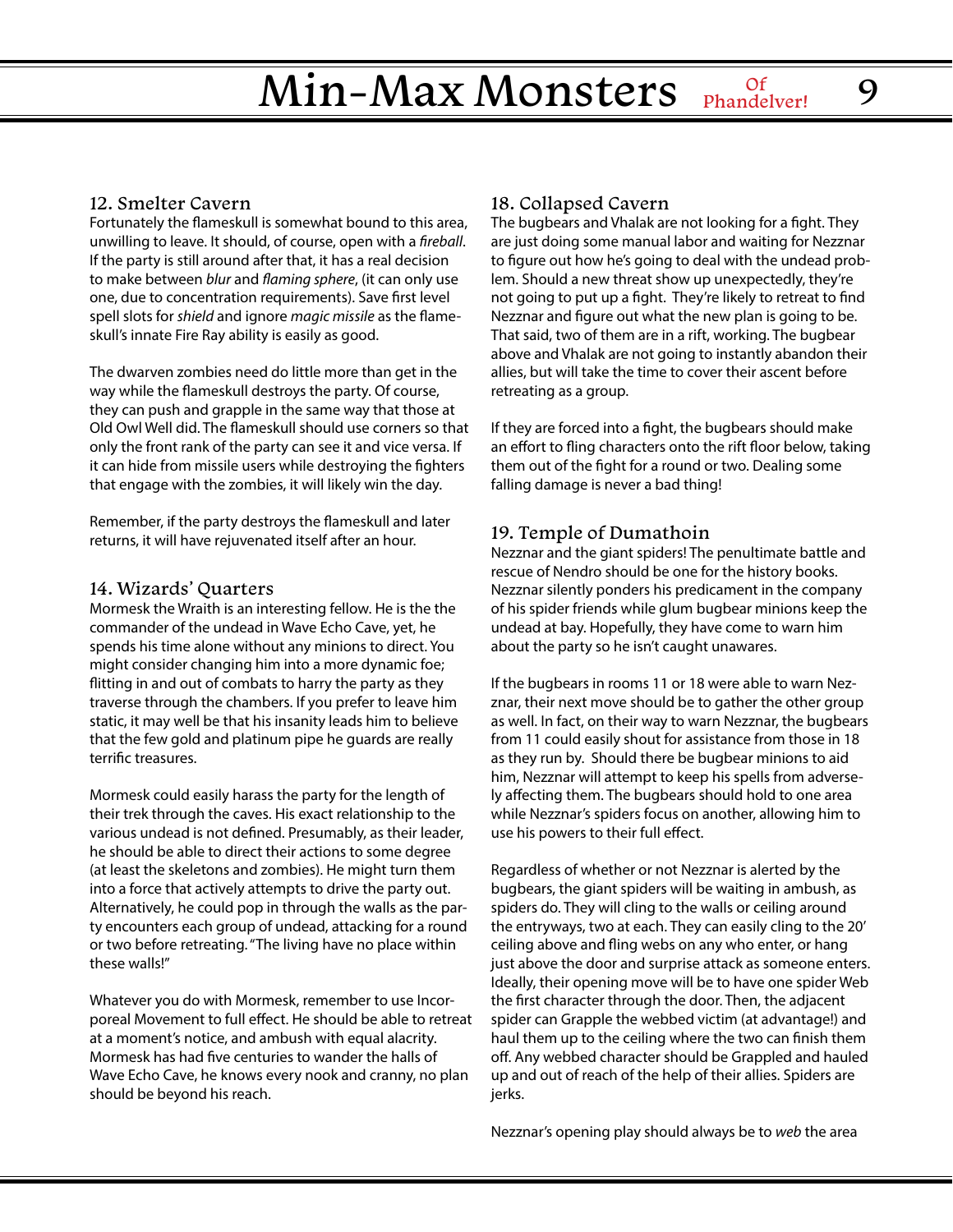from where the party approaches with the *Spider Staff*. This should slow their advance and give his giant spiders a terrific advantage in fighting the party. Once webbed, Nezznar will use *darkness* to further thwart the party. These two spells layered on top of one another will allow the giant spiders to use two of their powers as well. First, they will use Web Sense to detect any invisible creatures within the webs. Once *darkness* is cast, they will effectively be invisible themselves while still being able to locate and attack any party members that are in the area of the *web*. Second, they have Web Walker which allows them to move easily through the magical webbing, while the characters struggle to move. Continue to cast *web* every time a character escapes into an area where no webs exist, Nezznar will have to forgo concentration on the last instance of *web*, but he'll try to keep everyone in a *web* if possible.

Once he's webbed the party, Nezznar will cast a couple *magic missiles* at second-level to deal some quick damage to anyone escaping from the *darkness*, as he can only cast that once. His third, second-level spell slot, should be saved for the end of combat. If the battle goes poorly, Nezznar will cast *invisibility* to slip away. If it goes well, he can use *suggestion* to aid in the interrogation of any survivors. He may cast a first-level *magic missile*, though it is unlikely since he has so many other spells to cast before that. Also, he should save them for *shield* (and will have already cast *mage armor* before combat). *Ray of frost* is a fine alternative to *magic missile*, the reduced movement will only add to the character's woes in escaping the *web*.

If any character poses a threat to his webbing (having cast *flaming sphere* for instance), Nezznar will focus his spells and his spiders on that character until their concentration is broken, or they are dead.

Even though he's grumpy about his plans being disrupted by the undead of Wave Echo Cave, he's not necessarily going to kill the party once he's defeated them. The bugbears may well suggest selling the party to the same slavers that have been mentioned elsewhere. Even if he doesn't want to deal with slavers, Nezznar has rituals to perform and Lolth demands sacrifices. He might even find another use for the characters himself.

## Appendix I: The Slavers

There are slavers about! If the party is ever defeated while attempting to find the Lost Mine of Phandelver, it is a great opportunity to have them sold to the slavers. You'll want to provide an opportunity for them to escape before they've been removed from the area so they have some chance to continue the story before their next adventure begins. If any of the party members died, the slavers will also provide a natural introduction for new characters in the form of fellow captives.

To that end, I introduce Thelga Ironbrand, a young duergar entrepreneur who travels the surface world with a handful of hired hands buying healthy stock for the slave pits of the underdark. Thelga has struck out on her own, and is only loosely affiliated with a larger slaver operation. She has hired a half dozen hobgoblin mercenaries to help in wrangling her acquisitions and warding off double-crossers who might steal from her. Being of lawful disposition, both Thelga and the hobgoblins know the merits of sticking to a deal, but are wise to the fact that few others they'll be dealing with share their opinion.

Night one of their journey with the slavers should give the group something to remember Thelga by, a lovely new brand! Whether it's on their forearm, neck, or cheek is entirely up to how regularly you want to remind them of their failure. Thelga Ironbrand's namesake is a brand of duergar magic, the results of which should not be something that can be easily cancelled with basic magic, nothing short of *heal* will remove the brand.

Thelga's crew travel only at night, having a series of small caves and other "safe houses" that alloww them to hide out during the day. They will only meet with their contacts at night as well, moving newly acquired slaves under the cover of darkness. Any number of circumstances might allow for the party to stage an escape, choose the one that is right for you and go with it. Do not hinge the escape attempt on a single roll. If your set-up requires the party free themselves of their manacles, or overcome a lone guard, start the scene directly after that occurrence.

Allow the players a few minutes to come up with a plan. Possibly they'll try to pick their manacles on the sly, or shape change into a rat, enchant a guard, create an illusionary diversion, or any number of other options. If it's a good plan, let the first part of it succeed and move onto the action. If they seem stuck on how to escape or come up with a bad plan, move on. If the players really want to play through a truly bad plan, feel free to make their situation worse. Thelga won't want to damage her goods, but if one needs to lose an eye to keep the others in line, then that's probably worth doing.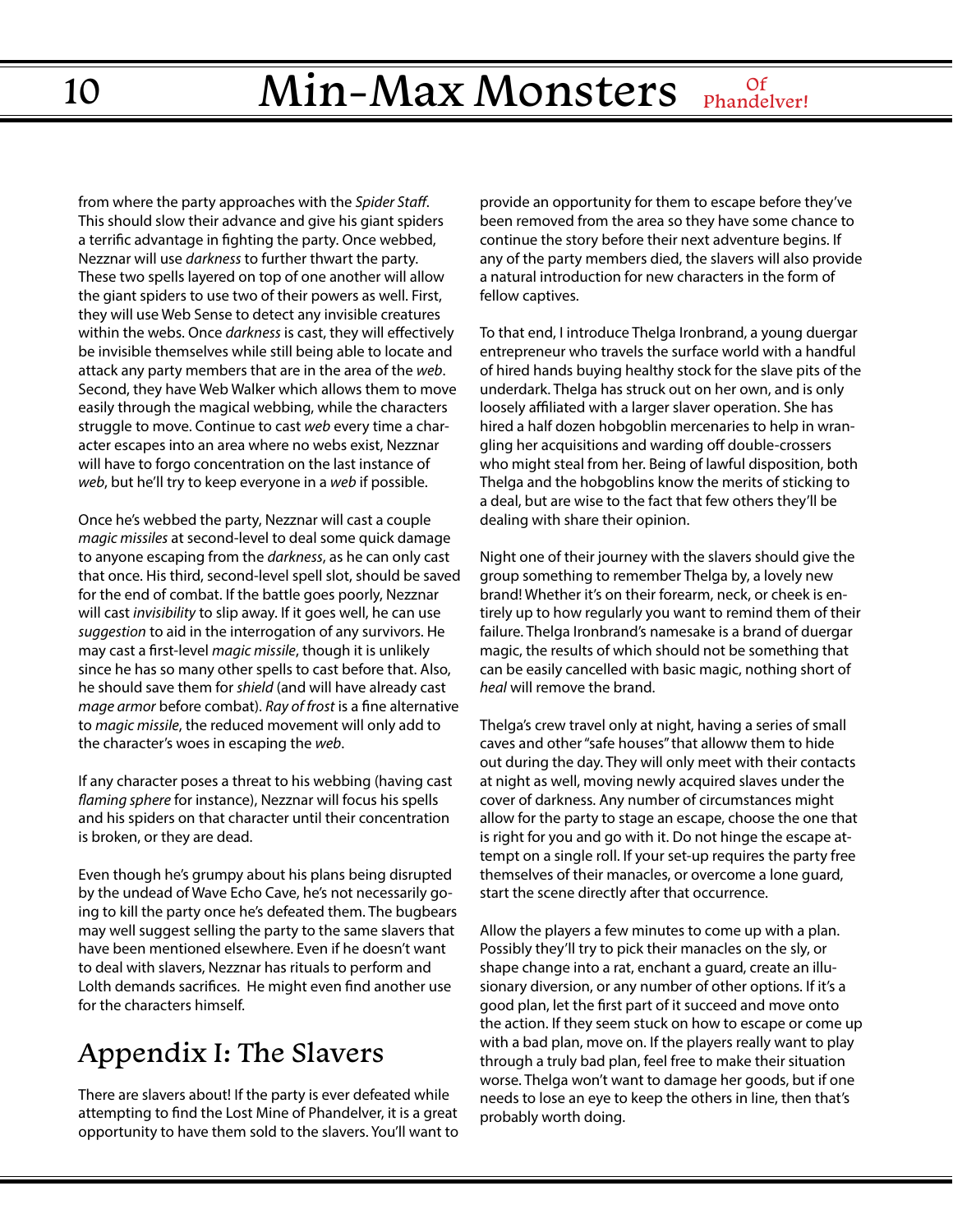## $Min-Max$  Monsters  $_{Phandelver!}$  11 Phandelver!

Quickly move on to an opportunity of your own design if the players can't free themselves. A couple possibilities include having a newly purchased slave create a diversion or by having a deal go south. Just pick up where the action is. You'll be dragging them along for a ride and can describe a day or two of rough travels, but ultimately you'll want to return autonomy to your players as quickly as possible.

Here's one possibility. While waiting out the daylight in a local cave, the party is introduced to Gruffin Sayer, a local herdsman of strong build, but meek demeanor. The slavers found him wandering alone just before dawn in a confused state. The one day he spends with the party, Gruffin expresses a deep melancholy, largely keeping to himself. That evening however, Gruffin solemnly apologizes to the party before a terrific change overtakes him. He unwillingly transforms into a werewolf, screaming in pain as he does so. During his transformation, he slips his manacles, thus allowing him to make short work of the single hobgoblin guard who comes to silence his screams.

Covered in blood and eyeing the party, Gruffin is able to to subvert the beast he's become only briefly, charging out of the chamber and into the nearby hobgoblin sleeping chamber. The party finds themselves newly in possession of a longsword, a longbow, a dagger, shield, and keys to their manacles. By the time they've freed and armed themselves, Gruffin has fled into the night, leaving bloodied hobgoblins in his wake. It is for you to balance this encounter depending on the level of the party. He may have killed several or none of the guards. Also, if you wish to create a new subplot in the finding and helping/destruction of Gruffin, he will need to escape.

Should the party fail to escape, now would be an excellent time to pick up Out of the Abyss from your FLGS.

Use the standard entries for hobgoblins and duergar for this encounter. Thelga is in possession of a *potion of healing*, *eyes of charming*, and of course her *brand of remembrance* (outside of allowing you to mock your players for weeks to come, the brand might also have the ability to grant advantage on tracking checks for those it's branded when carried, or allow the casting of *locate creature* on them). She carries only 50gp in wealth, having brought only enough along for her purchases. If you use Gruffin, one of the hobgoblins possesses a silvered dagger which Gruffin purchased to end his curse.

## Appendix II: GPCs

Guest Player Characters, whether they're used for a single session or become reoccuring characters to maintain story coherency are great to have around! If a PC dies at an inopportune moment (and really, when is death ever convenient?) it's nice to have a character on hand to pick up and just keep playing. No need for messy introductions or waiting around for someone to create a new character.

The Lost Mine of Phandelver provides several opportunities to introduce new characters. If you know you're running a deadly game, feel free to have those ready and waiting for a player to pick up. Some players are very hesitant to play a pre-made character. Tell them they're welcome to sit out, you have a game to run. If an NPC has been introduced well, I find most players are excited to step into the shoes of that character, often just continuing to play that character instead of creating a new one.

Sildar Hallwinter, Nilsa Dendrar, and Reidoth are all obvious choices for GPCs. Sildar could be used as presented, or turned into a fighter for regular use. Nilsa would work great as a rogue with the Healer feat, giving a nod to her family's history in Thundertree. She can quickly equip herself from the fallen guards and the armory near her cell. Reidoth is a fine druid, though I like to think he might be a forest gnome rather than human.

## Thanks for Reading!

I hope you've found something to include in your next game. Please take a look at Min-Max Monsters, the product this is based upon. You'll find more generalized tips on how to get the most out of your creatures and give your players a more wholistic experience. Encounters can fall flat, but it typically doesn't take much to spruce them up a little and have some fun really putting the screws to your players. They'll love you for it!

If you have enjoyed this read, please take a moment to leave a review on DriveThruRPG. If you didn't enjoy it, just keep that to yourself, no one wants that kind of negativity. I kid, constructive criticism is always welcome. Have fun!